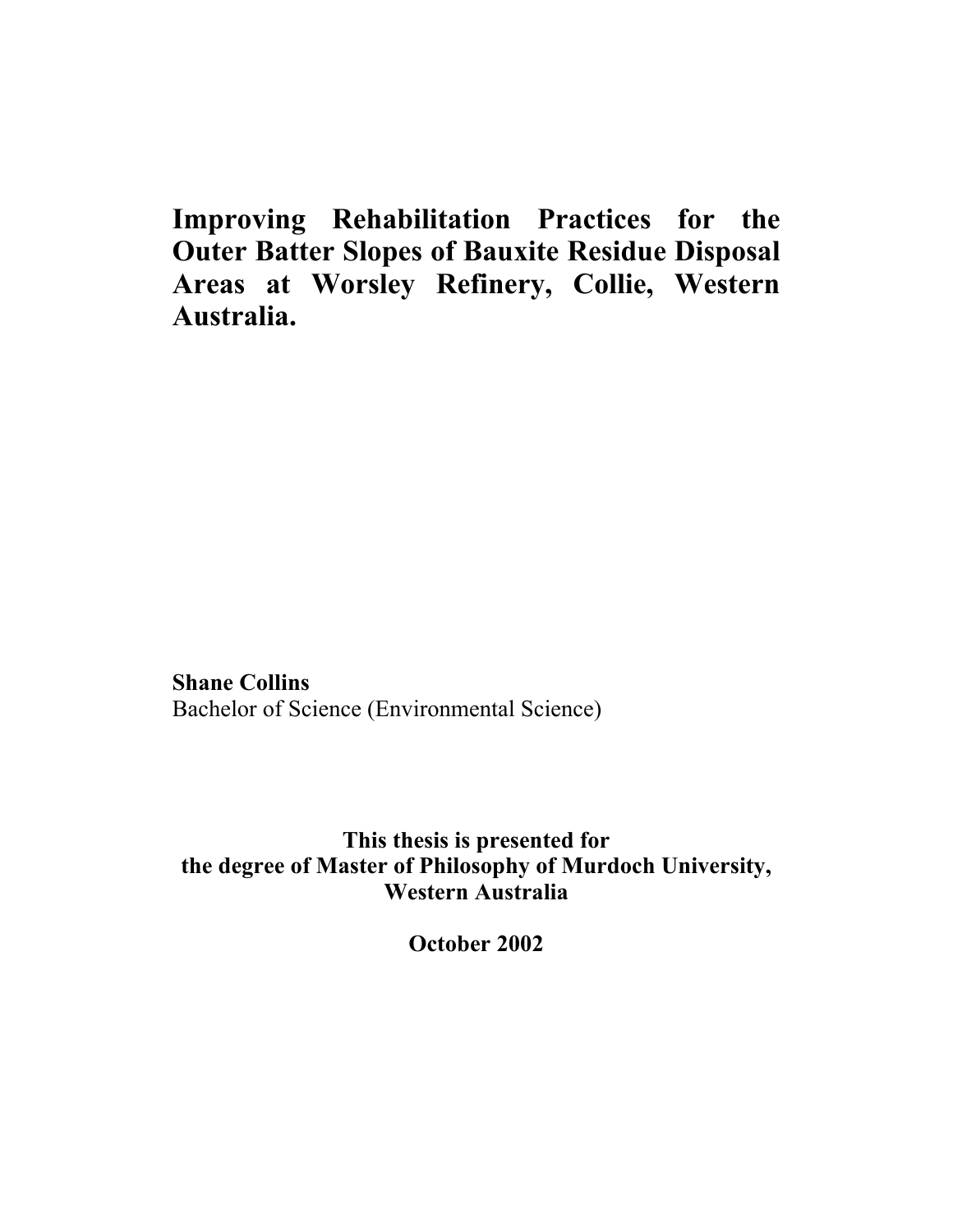## **Thesis Declaration**

I declare that this thesis is my own account of my research and contains as its main content work that has not previously been submitted for a degree at any tertiary education institution.

> Shane Michael COLLINS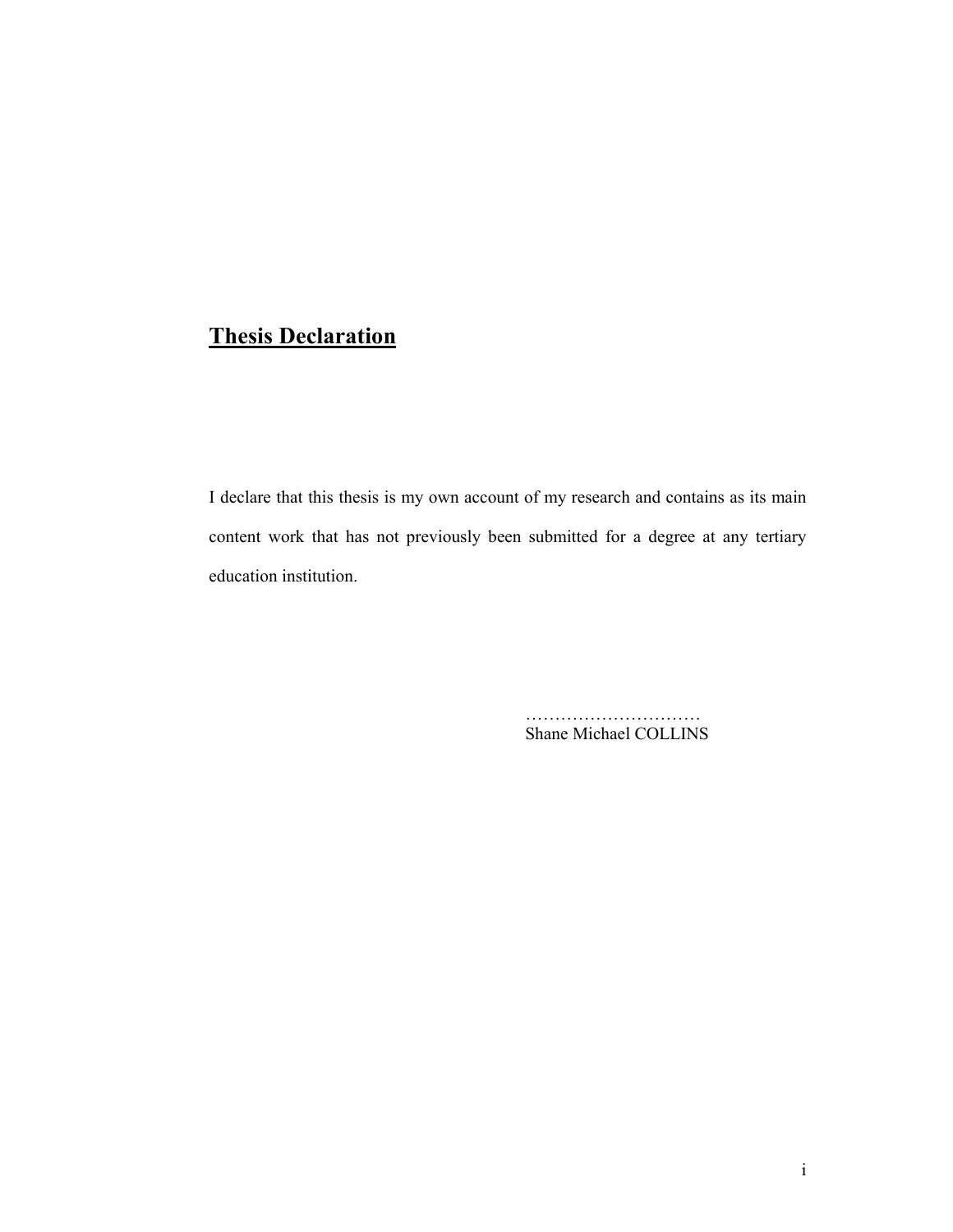#### **Abstract**

Control of water erosion of soil at mine sites requires an ability to predict the effects of different management practices on soil loss. Using soil loss models such as the Revised Universal Soil Loss Equation (RUSLE) requires calibration of the model for materials and situations that are not defined in the model's handbook or software. The outer slopes of bauxite residue disposal areas are potentially highly erodible surfaces, and a recent evaluation of previous rehabilitation practices at Worsley Alumina, Collie, Western Australia, identified areas on the bauxite residue disposal areas where vegetation establishment and management of long term soil loss could be improved. Field experiments commencing in April 2000 at Worsley Alumina's bauxite refinery, Collie, and laboratory tilting flume experiments run at the University of Queensland, were designed to quantify the effectiveness of different surface treatments on reducing short-term soil loss, and to model long-term erosion risks. Crushed ferricrete caprock – rock-pitch – and different types of mulches, seed mixes and fertiliser rates were applied to the compacted clay batter slopes used to contain bauxite residue, with runoff, soil loss and vegetation establishment monitored periodically over 27 months. Laboratory tilting flume results were related to the field data using the soil erosion models MINErosion, the Modified Universal Soil Loss Equation (MUSLE) and RUSLE to predict eventbased and annual soil loss for different treatments. Turbo-mulch, a blocky, coarse pine bark, was the most effective surface treatment for promoting vegetation establishment, reducing rill formation and reducing soil loss, a result supported in both the field and laboratory results. Turbo-mulch and vegetation did not reduce runoff, but resulted in decreased soil loss. This shows the importance of protecting soil from raindrop impact and of the soil holding capacity of vegetation. Increased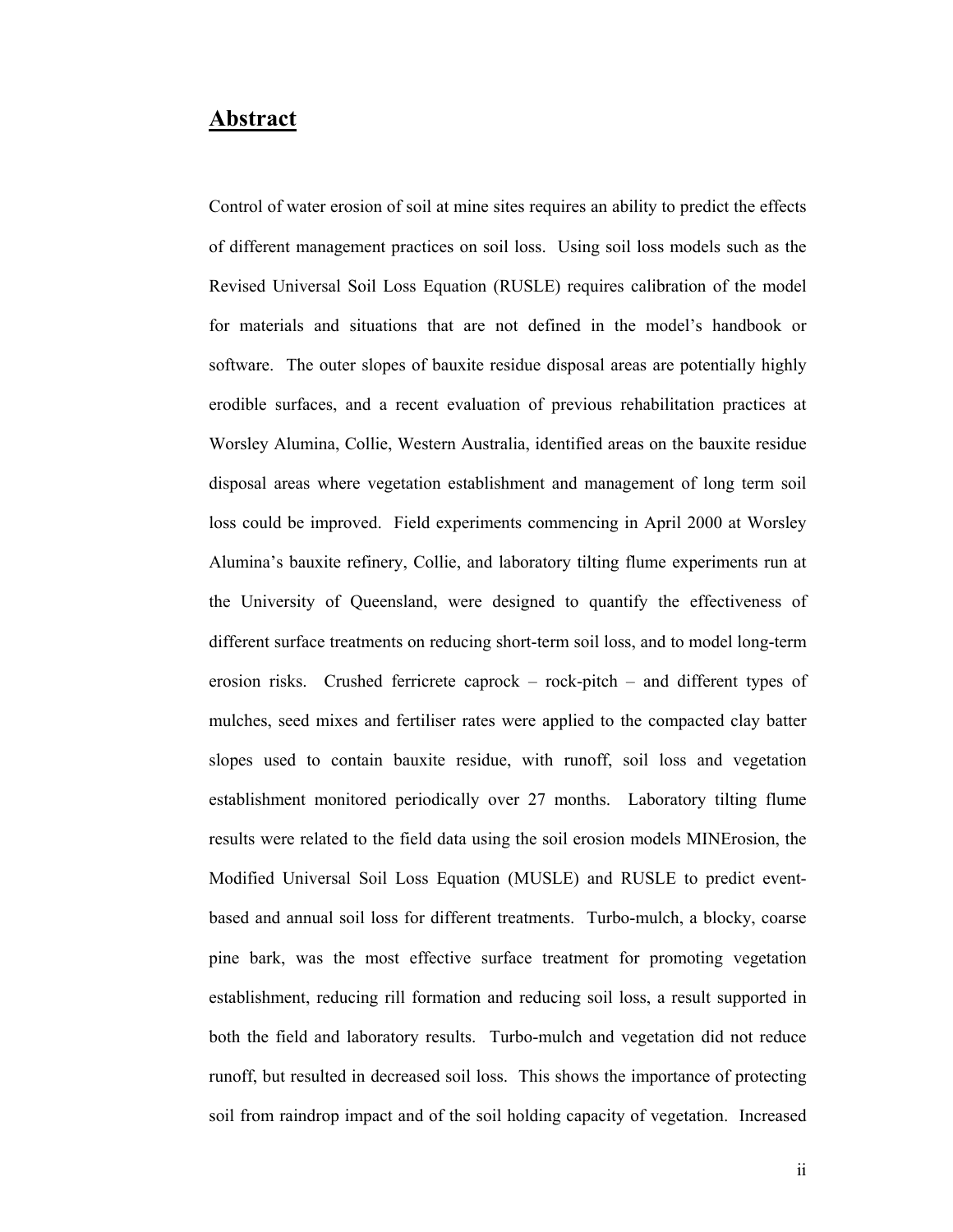seed and fertiliser rates did not significantly affect native plant numbers or foliage cover on topsoil without turbo-mulch. Rock-pitch was found to be resistant to erosion and mass movement along a rock-pitch/compacted clay interface. Field erosion measurements ranged from 0.87 t/ha/yr for turbo-mulched treatments to 7.41 t/ha/yr for a treatment with a different seed mix, lacking turbo-mulch and lacking underlying rock-pitch. RUSLE soil loss predictions based on soil properties and soil loss estimates from the MINErosion model ranged from 0.27 to 60.0 t/ha/yr. RUSLE predictions based on tilting flume data ranged from 0.14 to 81.1 t/ha/yr. RUSLE overpredicted soil loss for treatments without turbo-mulch, and underestimated soil loss for turbo-mulched treatments, necessitating calibration based on the unique materials trialed in this study. The relative soil loss measured in the field was best represented by RUSLE predictions based on tilting flume data rather than the MINErosion model. MINErosion did not adequately describe the effect of bulk density and infiltration on soil loss of compacted/consolidated materials. MUSLE and RUSLE are adequate models for the Western Australian conditions of this study, but further research is required to calibrate the C factor for turbo-mulched surfaces and calibrate the P factor for rock-pitch.

Keywords: soil erosion, tilting flume, turbo-mulch, rock-pitch, modelling.

# **CONTENTS**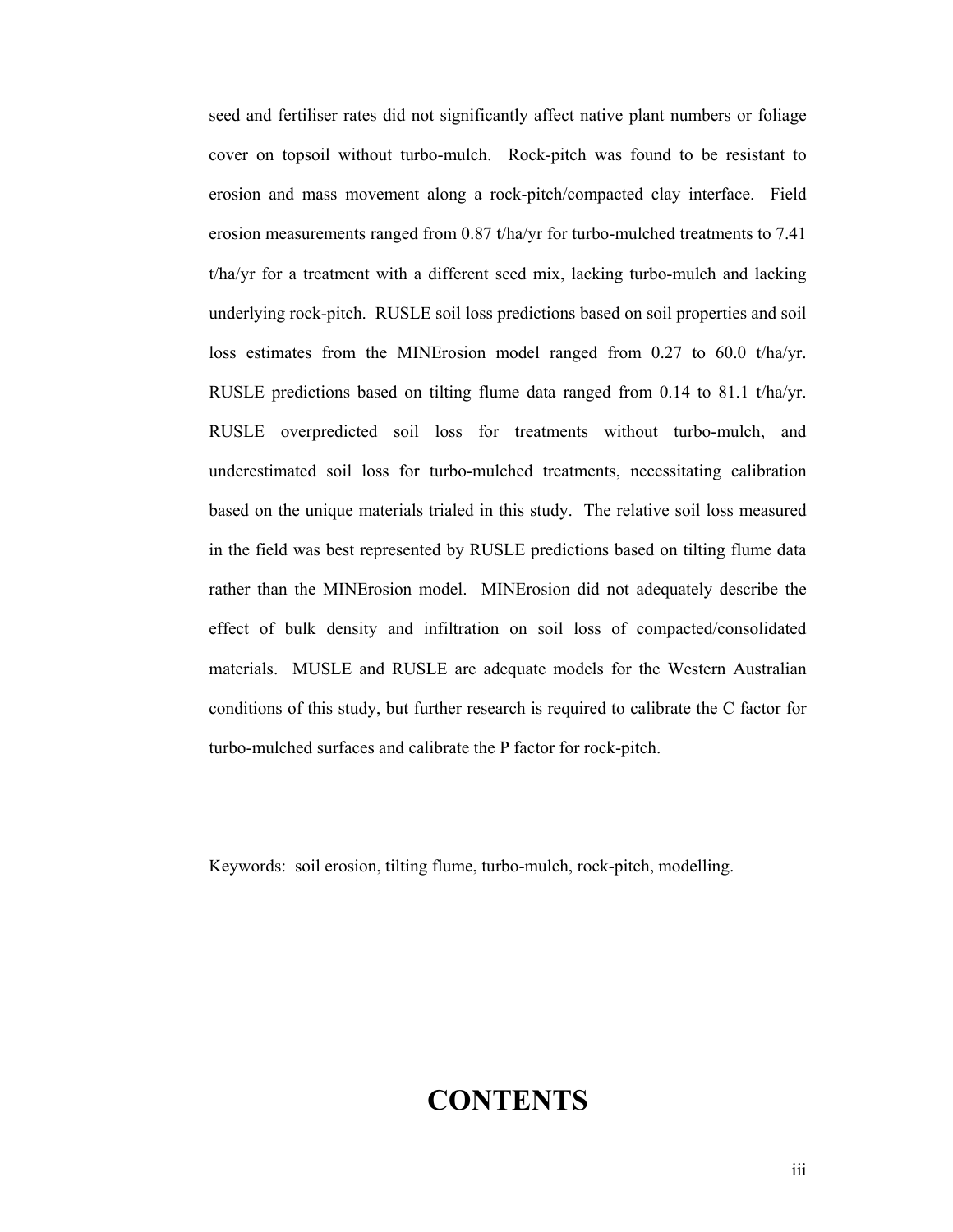| Chapter 2 Field Trial Site Establishment and Characterisation  15             |  |
|-------------------------------------------------------------------------------|--|
|                                                                               |  |
|                                                                               |  |
|                                                                               |  |
|                                                                               |  |
|                                                                               |  |
|                                                                               |  |
| Chapter 3 Field Estimation of Erosion and Runoff from Batter Slopes with      |  |
|                                                                               |  |
|                                                                               |  |
|                                                                               |  |
|                                                                               |  |
|                                                                               |  |
|                                                                               |  |
|                                                                               |  |
|                                                                               |  |
|                                                                               |  |
|                                                                               |  |
|                                                                               |  |
| <b>Chapter 4 Effects of Surface Treatments on Vegetation Establishment on</b> |  |
|                                                                               |  |
|                                                                               |  |
|                                                                               |  |
|                                                                               |  |
|                                                                               |  |
|                                                                               |  |
|                                                                               |  |
|                                                                               |  |
|                                                                               |  |
|                                                                               |  |
|                                                                               |  |
| 4.4.6 Effects of cereal rye on weed growth, native plant growth and rilling93 |  |
|                                                                               |  |
|                                                                               |  |
|                                                                               |  |
|                                                                               |  |
|                                                                               |  |
| Chapter 5 Laboratory Measurement and Model Simulations of Erosion  106        |  |
|                                                                               |  |
|                                                                               |  |
|                                                                               |  |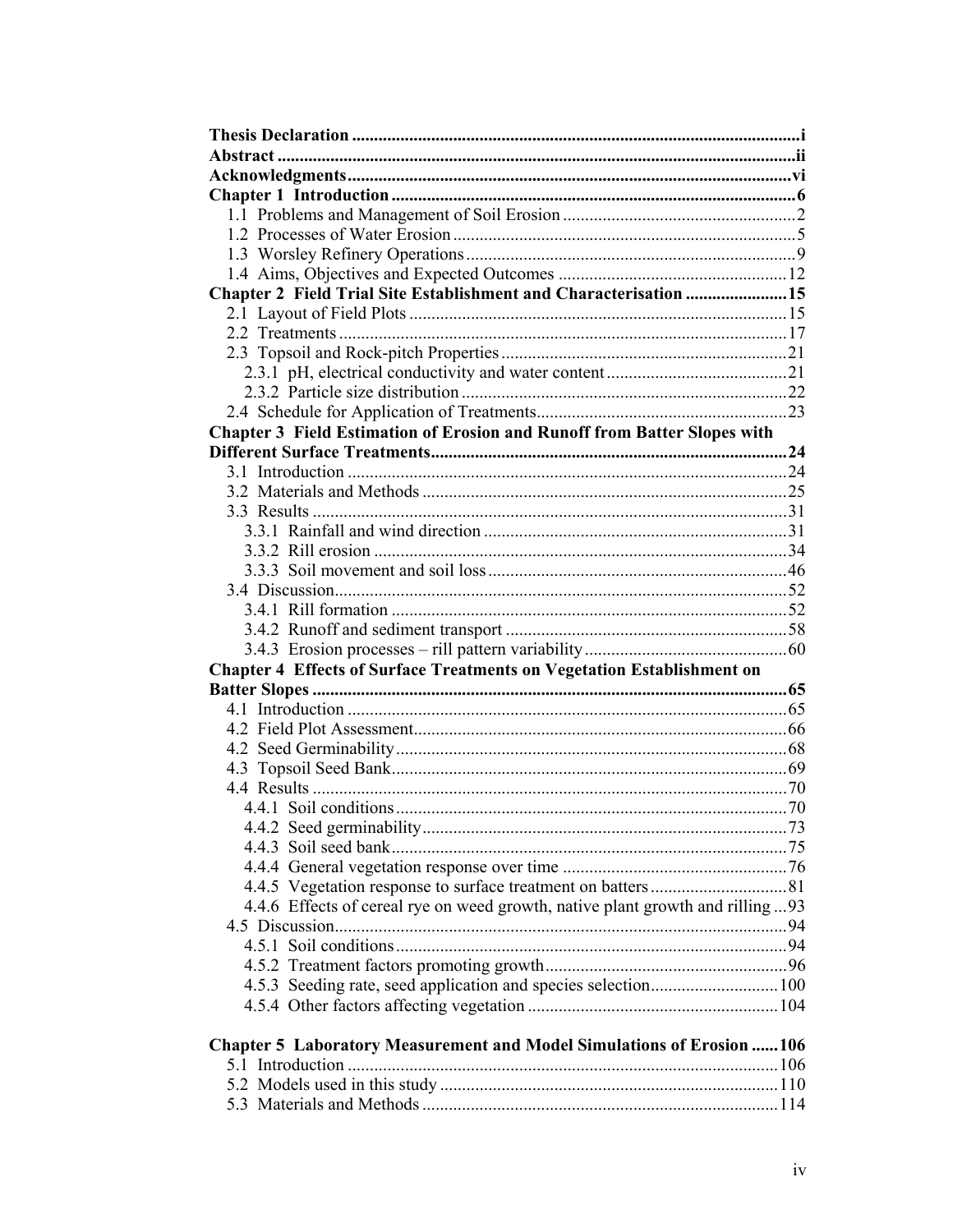| <b>Chapter 6 General Discussion - Relating Laboratory Measurements and</b>  |  |
|-----------------------------------------------------------------------------|--|
|                                                                             |  |
|                                                                             |  |
|                                                                             |  |
|                                                                             |  |
|                                                                             |  |
|                                                                             |  |
|                                                                             |  |
|                                                                             |  |
|                                                                             |  |
|                                                                             |  |
|                                                                             |  |
|                                                                             |  |
|                                                                             |  |
|                                                                             |  |
| Appendix 7 – Raw data from Worsley Alumina Pty. Ltd. from which seed        |  |
|                                                                             |  |
|                                                                             |  |
| Appendix 9 – Numerical data used in the MINErosion model.  174              |  |
| Appendix $10$ – Sensitivity analysis of changing the parameters used in the |  |
|                                                                             |  |
| Appendix 11 - Numerical data used in the RUSLE model.  Error! Bookmark      |  |
| not defined.                                                                |  |
| Appendix 12 – Data used in RUSLE calculations for annual soil loss          |  |
| prediction, based on (i) the time periods for which field sump measurements |  |
| were taken, and (ii) the time periods for which field trough/tipping bucket |  |
|                                                                             |  |